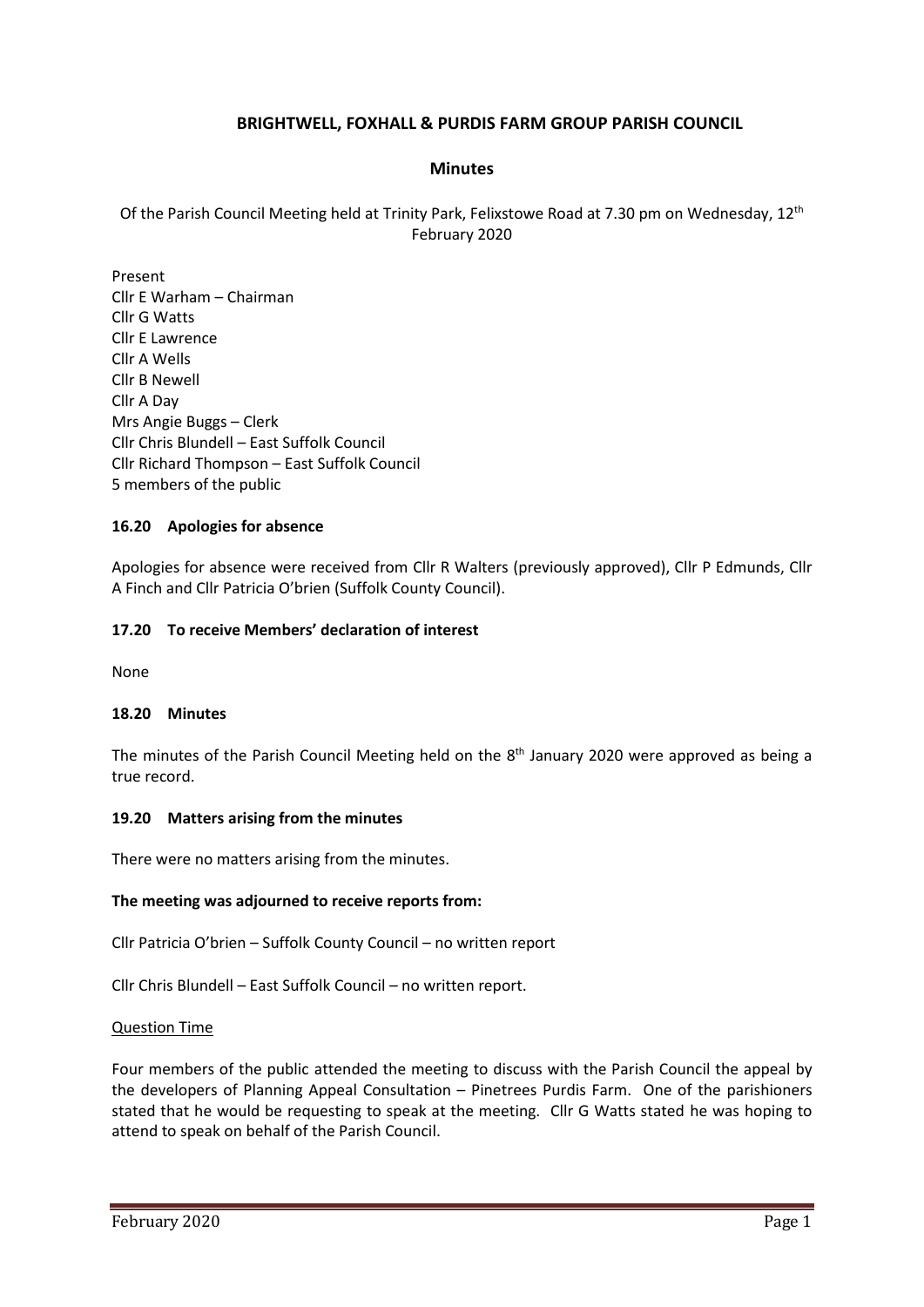A member of the public reported that the flooding in Straight Road was washing the banks away which had exposed the kerb stones. He also reported he was concerned about the parking at the Three Rivers Business Park. He was also concerned about the traffic leaving Three Rivers and traffic leaving Toad Hall and the danger it presented. It was agreed that the Parish Council would write to East Suffolk District Council.

### **The meeting was re-convened**

### **20.20 To receive any updates from Cllr Chris Blundell regarding a Village Hall**

Cllr C Blundell gave councillors an annotated map of Purdis Farm showing the possible parcels of land which could be used to site a village hall. It was agreed that the Clerk should email Andy Jolliff and Andrew Jarvis to express an interest in siting a village hall in Purdis Farm. Cllr Chris Blundell stated that the Parish Council should be considering ways of communicating with residents and one way would be to produce a Parish Council Newsletter. It was agreed to place this item on the March 2020 agenda. **Action: Clerk**

### **21.20 To discuss the Kesgrave Neighbourhood Plan**

Cllr G Watts reported that none of the Kesgrave Neighbourhood Plan forms part of Brightwell, Foxhall or Purdis Farm. The Parish Council decided that they had no comment to make.

### **22.20 Planning**

Cllr G Watts reported that two Planning Applications had been taken to planning appeal namely Planning Appeal Consultation – AP/20/0001/REF319 – 98 Bucklesham Road Purdis Farm and APP/103/2019 Foxburrow Farm Waldringfield Road Brightwell.

The application for DC/20/0146/FUL Brecklands Felixstowe Road Foxhall is still outstanding.

DC/19/4894/AGO Sheep Drift Farm Waldringfield Road Brightwell – Prior Notification of agricultural or forestry development – proposed building.

DC/20/0537/FUL High Farm The Heath Bucklesham Suffolk IP10 0BB Erection of ancillary site office and reception building. Although the planning application says Bucklesham, High Farm is in Brightwell. No objection.

### **23.20 Clerk's Report**

The purpose of this report is to update members on outstanding issues, items received after the deadline for agenda items, correspondence and action taken by the Clerk.

### CIL Training

East Suffolk District Council are offering CIL training on:

Monday, 24<sup>th</sup> February at East Suffolk House Melton in the Deben Room from 14.00 to 15.30 or Wednesday, 4<sup>th</sup> March at Riverside Lowestoft in the Conference Room from 13.00 to 14.30.

If you would like to attend please let me know and I will email East Suffolk with your details.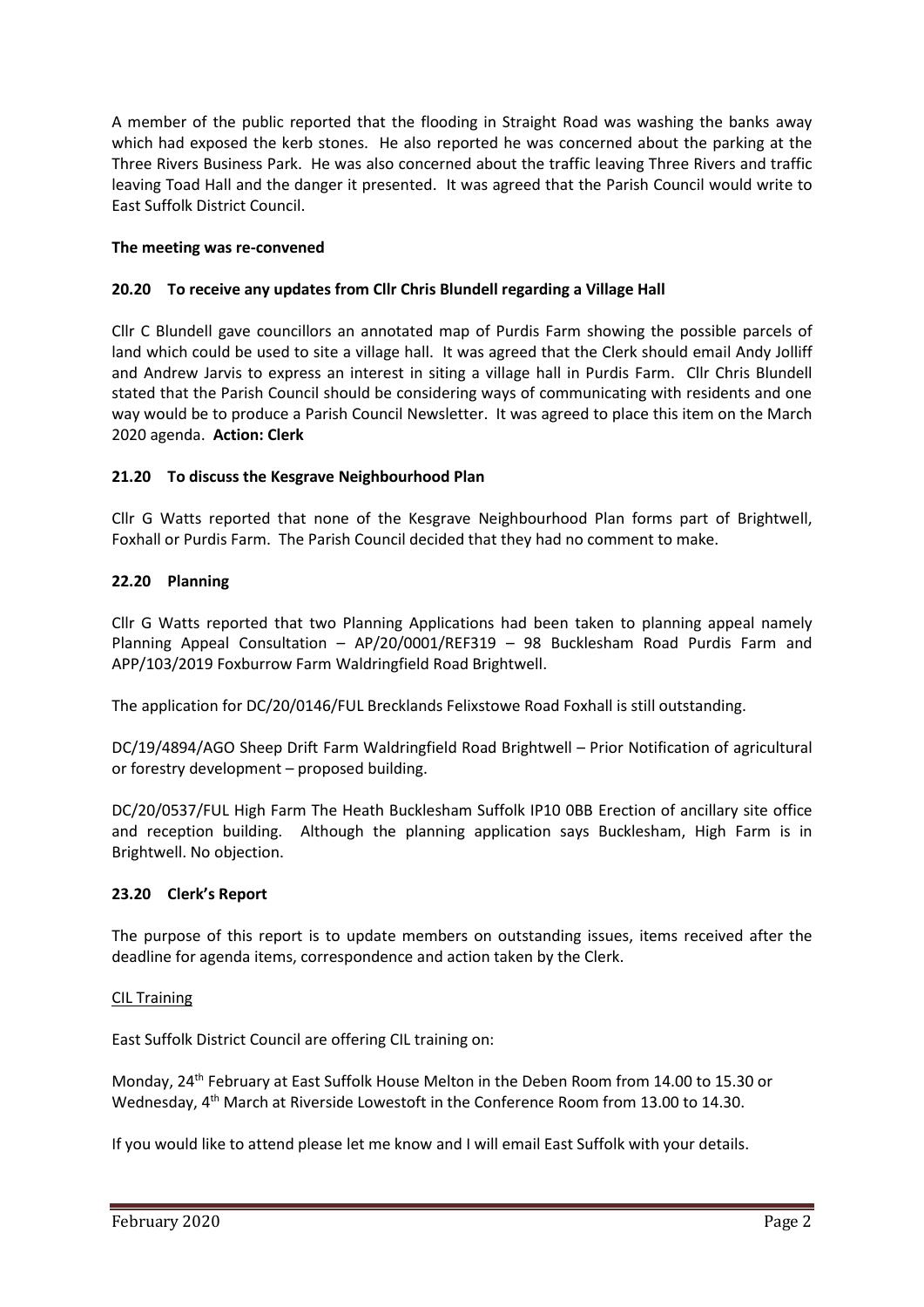## **24.20 To discuss the CIL receipts allocated to Foxhall because of the Straight Road development**

Cllr A Day reported that although the Clerk had requested Suffolk County Council Highways to send a quotation for the Straight Road full survey no reply had been received. However, Cllr A Day reported that on the 24<sup>th</sup> January 2020 he had sent an email requesting the information and received a response from David Chenery Suffolk County Council Highways that a formal estimate would be sent. **Action: Cllr A Day / Clerk**

### **25.20 To update re the Straight Road Flooding**

A member of the public reported although Suffolk County Council Highways had completed work on the flooding of Straight Road the road was still flooding at both ends. The Clerk reported that she had reported this problem again to Highways and had been informed that they had not completed the work on Straight Road and that there is still more work to be completed. Clerk to follow up. **Action: Clerk**

### **26.20 To discuss supporting the purchase of a new organ for Brightwell Church**

Following discussion, it was agreed to take this item off the agenda. **Action: Clerk**

### **27.20 Finance**

| <b>Income</b>                              |         |
|--------------------------------------------|---------|
| None                                       |         |
| <b>Expenditure</b>                         |         |
| A J Buggs Salary and Expenses January 2020 | £304.00 |
| Information Commissioner's Office Fee      | £40.00  |

Cllr E Warham proposed, seconded Cllr B Newell that the above expenditure is approved – all in favour.

### **28.20 Correspondence**

None

### **29.20 Meetings attended by councillors / clerk**

None

### **30.20 Members questions to the Chairman**

- a. The Clerk reported that a member of the public had contacted her several times by telephone and text message saying she wanted to make a complaint. It was agreed that the Clerk should write to the complainant stating that complaints would only be considered if it is made in writing. Clerk to enclose a copy of the Parish Council's complaints procedure. **Action: Clerk**
- b. Cllr A Day that between now and the next Parish Council Meeting councillors consider ideas for a Parish Council Newsletter.